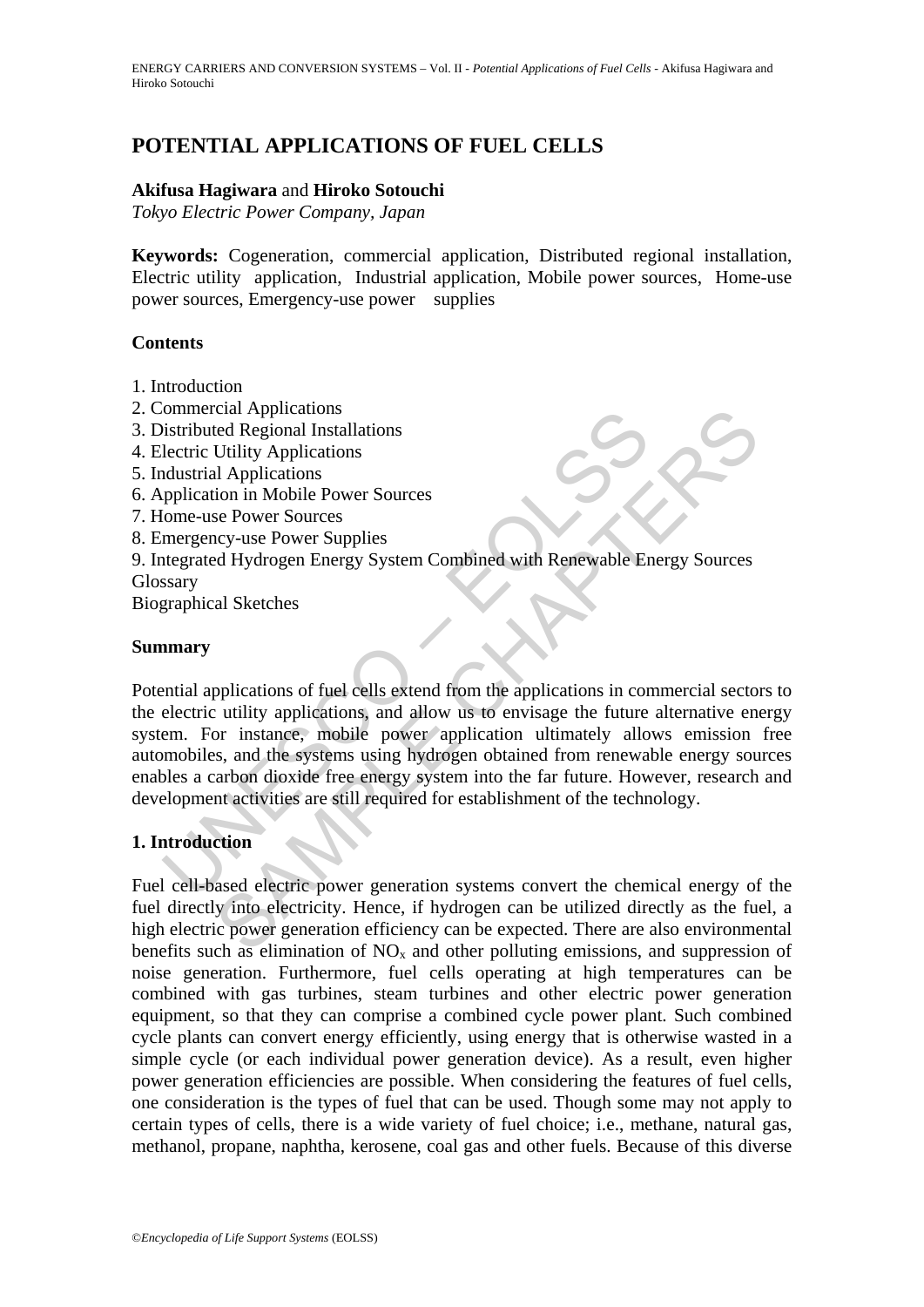range of fuels, a variety of applications are conceivable. Other features include the ability to produce direct-current electric power, and the ability to operate without the need for large quantities of ocean or river water for cooling, which is required in the case of steam turbine generator plants. This reduces constraints on siting. These and many other features are capable of producing added value, and many different modes of application are currently being considered.

The general configuration of a fuel cell-based electric power plant consists, in addition to the fuel cells themselves, of a number of subsystems. However, the combination of subsystems used will differ with the type of fuel cell employed, the fuel used, and the plant application. Major subsystems include a fuel processing system to convert the fuel supplied into a form suitable for use with the fuel cells; an air supply system, to supply the oxygen (air) necessary for the cell reaction; a DC-AC conversion system, to convert the DC power generated by the cells into AC; a waste heat recovery system, to recover the heat generated within the fuel cell power plant; and a control system, to start up and shut down the plant and to control the load. In addition, a bottoming cycle system is added when high-temperature fuel cells (molten carbonate cells, solid electrolyte cells) are used.

# **2. Commercial Applications**

Fuel cell systems intended for use in commercial applications will be introduced by individual users for independent energy generation; the electric energy and heat generated by the fuel cell plant will both be used (co-generation). Such systems with power generation capacities ranging from 10 kW to 200 kW or even larger, are expected to come into widespread use in future.

Solve (un'incessar y ar an eva-reacted by the cells into AC; a waste heat recovery<br>DC power generated by the cells into AC; a waste heat recovery<br>heat generated within the fuel cell power plant; and a control syst<br>down the (an) necessary of the certication, a De-Acc conversion system, to control<br>wer generated by the cells into AC; a waste heat recovery system, to contracted within the fuel cell power plant; and a control system, to start up<br> These fuel cell power plants are in use in hotels, hospitals, restaurants, office buildings and other locations where substantial heat demand exists. As the demand for heat utilization in cogeneration systems will also depend on the local climate, it is expected that such systems will have more opportunity for adoption in areas where there is a greater demand for thermal (heat) energy. From the point of view of total energy efficiency, when cogeneration equipment with relatively low electric power generation efficiency is used in regions where existing electric power grids are stable and highly reliable, the combination of commercial electric power and electrical heat pumps may be more efficient than cogeneration systems.

In cases where the quality of electric power provided by an existing utility grid is poor, with greater chances of voltage fluctuations and power outages, the introduction of fuel cells is conceivable in applications for office buildings equipped with computers and other information and communication equipment using electronic media.

Also, since fuel cells themselves generate DC (direct-current) power, it may be suitable to use them directly as power sources for such electronic devices driven by DC power, thus avoiding conversion loss by DC-AC converters. In this way, such plants can provide power of quality equivalent to that of the un-interruptible power supplies widely used as sources of power for computers and other equipment, with their stabilized voltages and frequencies.